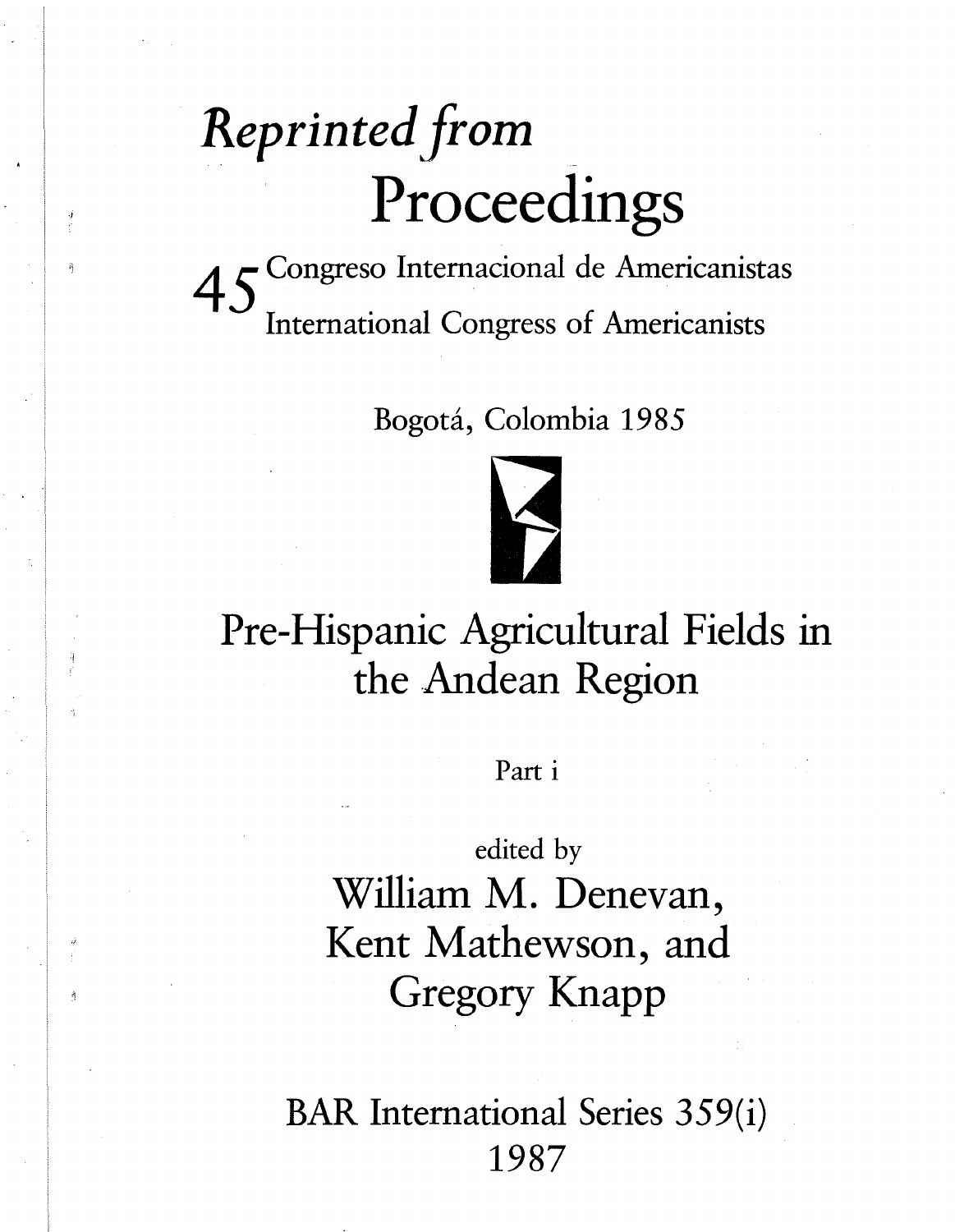**B.A.R.** 

### 5, Centremead, Osney Mead, Oxford OX2 ODQ, England.

#### GENERAL EDITORS

#### A.R. Hands, B.Sc., M.A., D.Phil. D.R. Walker, M.A.

BAR -8359, 1987: 'Pre-Hispanic Agricultural Fields in the Andean Region'

Price £28. 00 post free throughout the world. Payments made in dollars must be calculated at the current rate of exchange and \$8.00 added to cover exchange charges. Cheques should be made payable to B.A.R. and sent to the above address.

© The Individual Authors, 1987

ISBN 0 86054 466 4

For details of all new B.A.R. publications in print please write to the above address. Information on new titles is sent regularly on request, with no obligation to purchase.

Volumes are distributed from the publisher. All B.A.R. prices are inclusive of postage by surface mail anywhere in the world.

Printed in Great Britain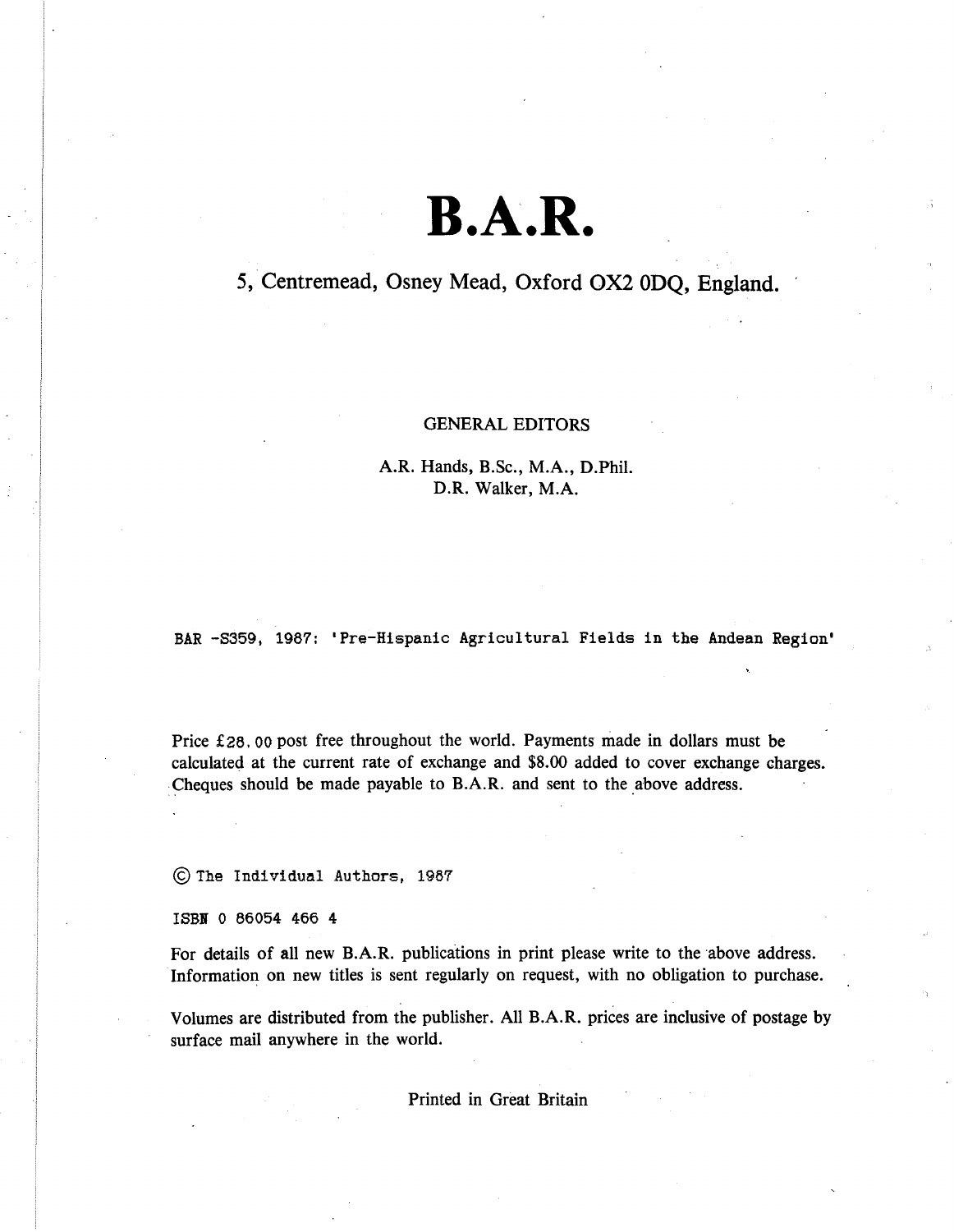#### CHAPTER 19

#### THE DATING OF RAISED-FIELD AGRICULTURE IN THE LAKE TITICACA BASIN, PERU

#### Clark L. Erickson

#### ABSTRACT

Previously, the raised-field agricultural systems of the Lake Titicaca basin of Peru and Bolivia have been attributed to various prehistoric cultures through indirect dating of the fields by using the region's archaeological sites. However, these dates are uncertain due to the lack of archaeological research on the actual fields. Because raised fields in the Lake Titicaca basin were structurally complex and appear to have been labor intensive, there has been a tendency to place them late in time when Andean state structures were<br>well established, and population stress was at a maximum. population stress was Archaeological fieldwork done from 1981-1983 used controlled trenching in prehistoric raised fields and provided the first direct dating of the area's raised fields. Stratigraphic profiles of trenches were used to document the original field morphology, construction stages, periods of use, and final abandonment. The trench profiles also periods of use, and final abandonment. provided a good context for in situ recovery of associated cultural remains. These remains were dated using absolute methods such as the thermoluminescence technique and comparative dating of ceramics. The resulting dates from various contexts within the fields indicate that there were at least two distinct periods of construction and abandonment. This data, combined with radiocarbon dates and seriation of ceramics from associated occupation sites, demonstrates that raised-field agriculture probably began around 1000 B.C., and was well established by 500 B.C. The raised fields were an important part of the economic base of Pukara culture. After the collapse of Pukara, the economic base of Pukara culture. field construction and use in the northern lake basin appears to have decreased sharply. This probably resulted from social and political changes occurring as Tiwanaku gained prestige and power in the south. A resurgence of raised-field construction in the northern lake basin occurred after A.D. 1000, and lasted until the Inca conquest of the Chronological documentation of the origins, evolution, and abandonment of this Prehispanic system of intensive agriculture helps us to evaluate general theories about agricultural development and its relationship to Prehispanic social organization.

#### INTRODUCTION

Previously, indirect dating has been used to associate the raised-field agricultural systems of the Lake Titicaca basin of Peru and Bolivia with the occupation sites of various prehistoric cultures (Smith et al. 1968, 1981; Kolata 1982, 1986; Turner and Denevan 1985). However, these dates are uncertain due to the lack of archaeological research done in the fields themselves. Because the raised fields of the Lake Titicaca basin are structurally complex and appear to be labor intensive, there has been a tendency to associate them with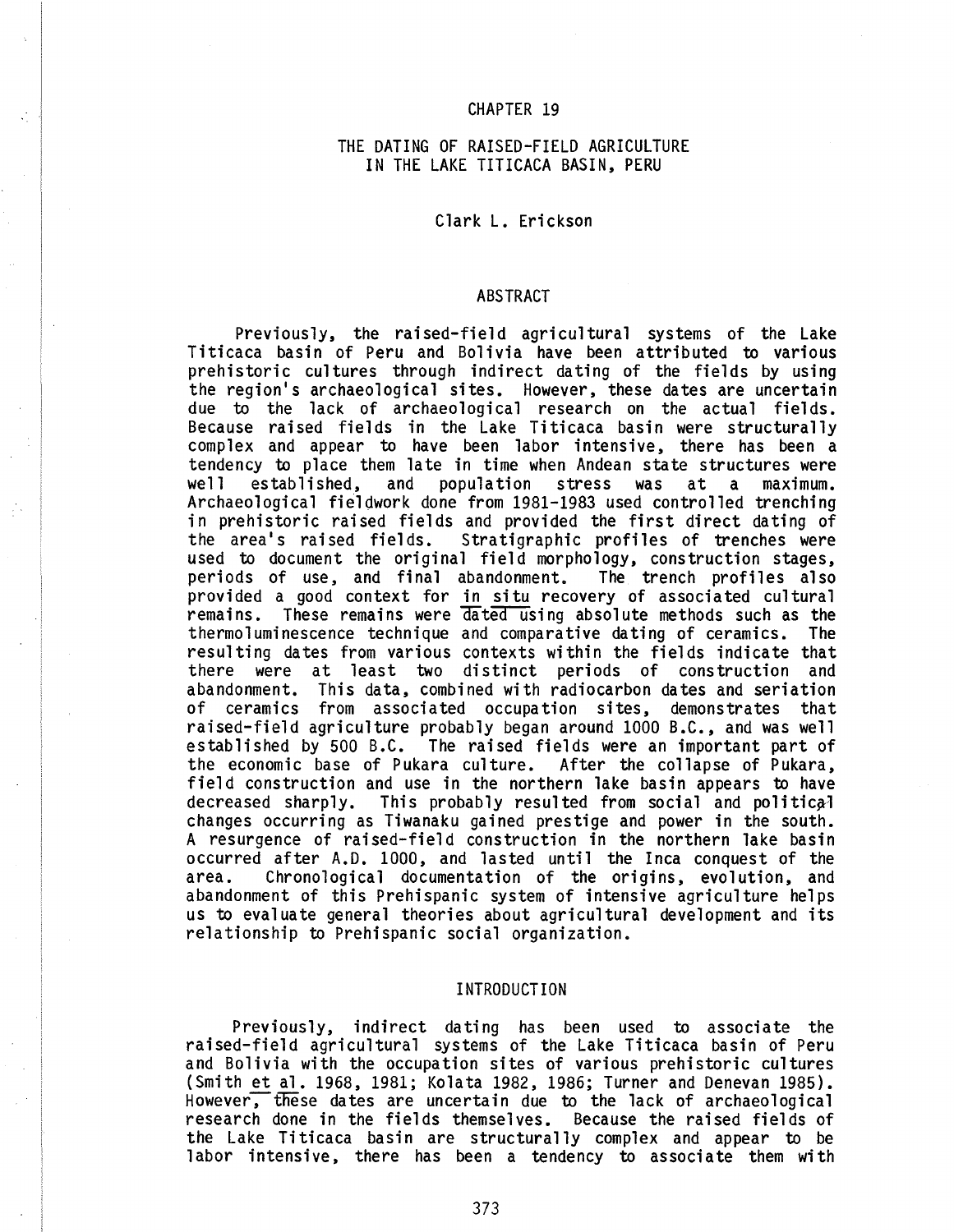later periods when it is presumed that state structures were well<br>established and population stress was at a maximum. Archaeological established and population stress was at a maximum. fieldwork done during 1981-1983 in the District of Huatta, Department of Puno, Peru, has provided the first direct dating of the area's raised fields, and indicates that they have a time depth of at least 2,500-3,000 years.

The altiplano (high plain) of Peru and Bolivia, at an elevation of over 3,800 m above sea level, is a very difficult environment for agriculture. The Lake Titicaca basin is slightly more favorable, and is where the densest populations (both prehistoric and modern) are found (Fig. 1). The remains of prehistoric raised fields (camellones in Spanish; waru waru in Quechua) are also found in this area, distributed throughout more than 82,000 ha of the seasonally innundated pampa (plain) near the lake (Smith et al. 1968, 1981). The soils of the zone are considered to be generally poor due to their<br>high pH levels, salt accumulations, and impermeable clavs accumulations, and impermeable (ONERN-CORPUNO 1965). Irregular rainfall causing sporadic droughts and flooding and frequent hail and frost during the growing season, cause additional problems for the farmers (Monheim 1963; Morlon 1979; ONERN-CORPUNO 1965). The prehistoric farmers of the pampa adapted to these limitations through the development of an elaborate system of raised fields which improved hydraulic control, increased the depth of fertile soil, and provided some frost control. The canals between the raised fields conserved water, stored heat for protection against frost, produced green manure for fertility recycling, and may have been used for aquaculture and transportation (Smith et al. 1968, 1981; Lennon 1982; Erickson 1985, 1986; Garaycochea 1986, this vol.; Denevan and Turner 1974).

The archaeological investigation of 1981-1983 focused on the zone of Huatta, located in the center of the largest block of remains of raised fields in the Lake Titicaca basin. The project combined archaeological survey, excavation of raised fields and prehistoric settlements, and the construction of experimental raised fields using prehistoric models (Erickson 1984, 1985, 1986; Garaycochea 1984, 1986, this vol.). Of major interest was the establishment of a chronology for the evolution of the raised-field agricultural systems. In order to determine their original morphology, recover soil and pollen samples, and recover artifacts in situ for direct dating, trenches were excavated across raised fields and their associated canals (see Figs. *2,* 3). In addition, test excavations were made in several prehistoric occupation sites to obtain additional data for the indirect dating of field systems and the structure and organization of the associated prehistoric populations.

#### EXCAVATIONS IN RAISED FIELDS

Stratigraphic trenches excavated in raised fields provided evidence that there were various stages of field construction and<br>maintenance. All of the soil excavated from cultural strata of the All of the soil excavated from cultural strata of the raised fields and canals was carefully screened to recover artifactual remains for direct dating. In most of the trenches, as may be expected for agricultural contexts, few artifactual remains were recovered. The majority of the cultural remains recovered came from raised field excavations near prehistoric settlement mounds.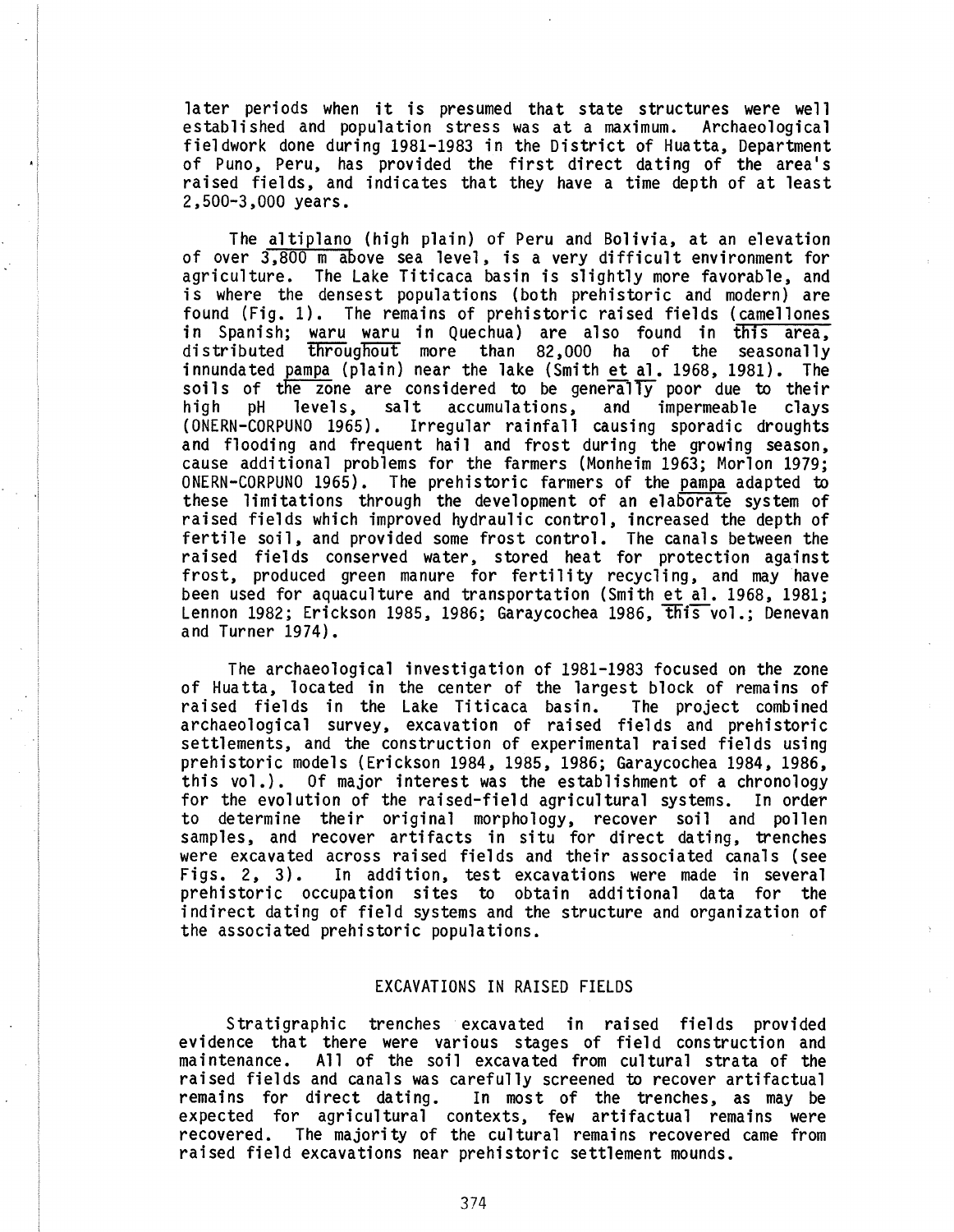

Figure 1. Location map showing the northern Lake Titicaca Basin.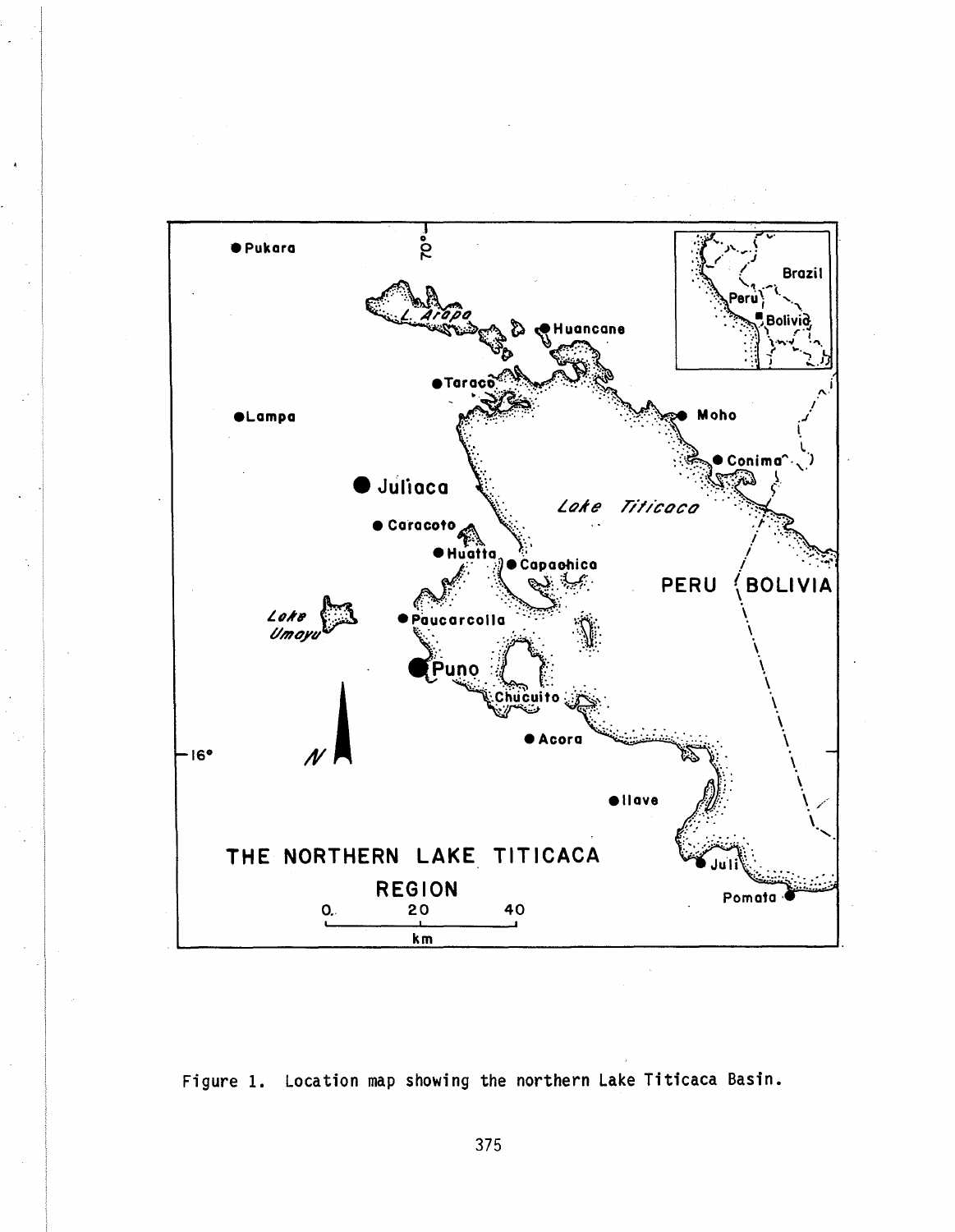

Figure 2. Excavation of Unit N at the site of Pancha (PPu7-28) showing two Phase I raised fields below Phase II raised fields.



Figure 3. Excavation of Unit A at the site of Viscachani Pampa (PPu7-58).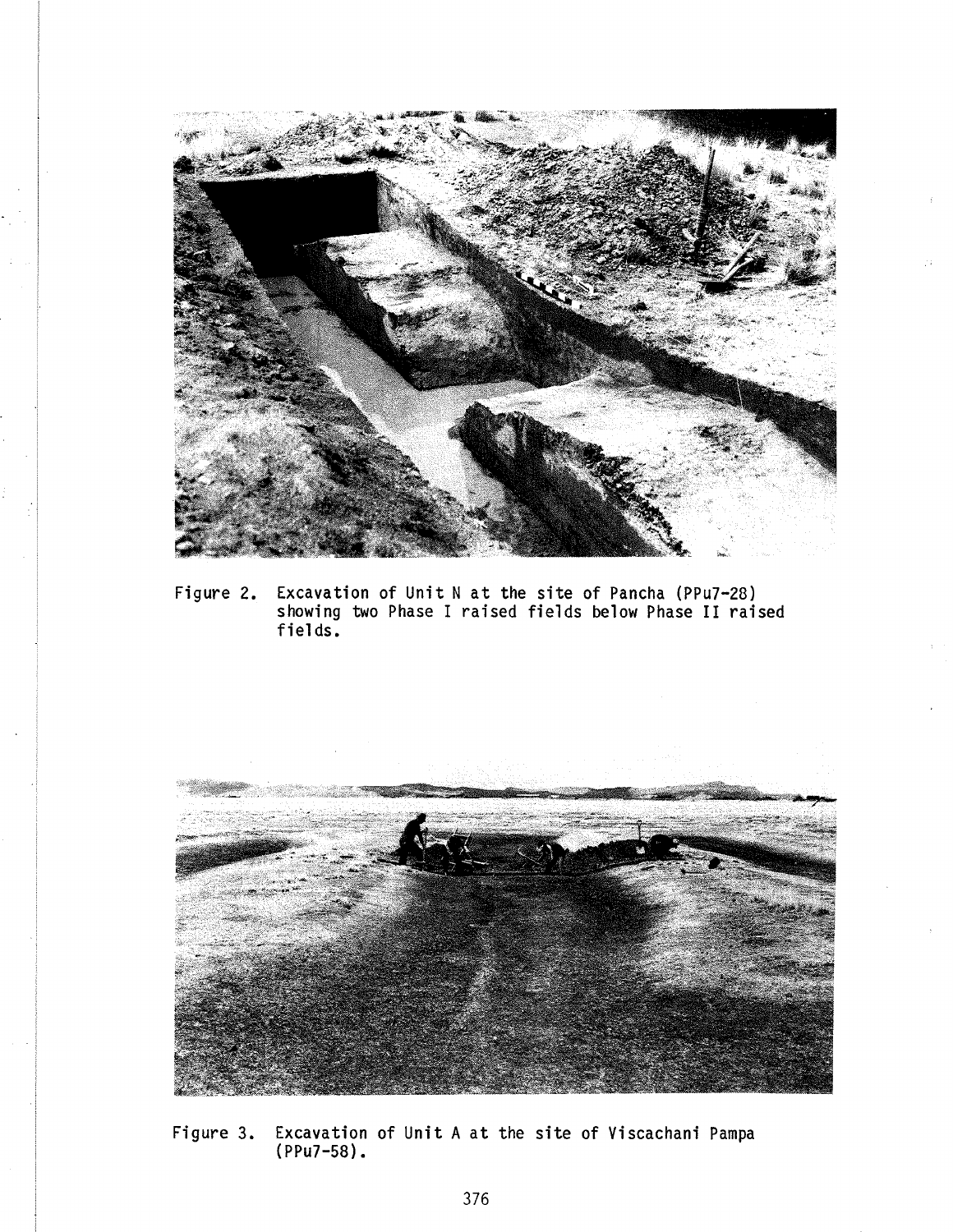Using the thermoluminescence (TL) technique of dating, seven samples of ceramics from three different raised field locations were submitted to the University of Durham Laboratory for dating. summary of the TL dates and their contexts is presented in Figure 4.

These seven TL dates provide direct dates for key strata within the raised fields themselves. In addition, indirect dates obtained for the fields (through radiocarbon and diagnostic ceramic evidence from adjacent settlement sites) supported the interpretations obtained through TL dating.

#### Summary of the Phases

 $\mathcal{L}$ 

The raised field stratigraphy and the dates obtained by TL dating indicate that there were two major phases or time periods of raised field construction, referred to here as Phase I and Phase II.

Phase I. The raised field remains of Phase I are the earliest that were discovered in the Huatta pampa. In the stratigraphy of two trenches in raised fields next to the site of Pancha (PPu7-28), there was evidence of a series of small raised fields under larger superimposed raised fields whose remains form the modern pampa<br>surface. The mean wavelength of these early raised fields is The mean wavelength of these early raised fields is approximately 5 m, the original surface of the fields was 2.5 m wide and .5 m tall (see Figs. 2 and 5). The oldest TL date for these remains is 1320 B.C. + 660 years, obtained from a sample recovered from a stratum of abandoned canal sediment. Although this date is very early, its large sigma value overlaps with that of the next oldest date, 400 B.C.  $+500$  years. This comes from another trench (Unit N) at the same sfte from a stratum interpreted as raised-field construction fill. These two dates indicate the construction and use period of the Phase I field. Three overlapping TL dates, A.D. 80 + 380, A.D. 380 + 320, and A.D. 440 + 310, date three different Phase  $\overline{I}$ canal fill contexts (Pancha Unit Mand Unit N; Juchatta PPu7-57, Unit A) and indicate the time of post-abandonment sedimentation and<br>erosion. A series of radiocarbon dates from associated settlement A series of radiocarbon dates from associated settlement locations corroborate the TL dates of Phase I. The dates for these pre-Pukara occupations cluster between 600-800 B.C.

Phase II. After a period of abandonment or disuse, the raised fields were modified by adding construction fill to alternating abandoned canals, thus increasing the field surface to 5 m wide, 1 m or more tall, and resulting in a wavelength of 10m. We do not have a direct date for this period of reconstruction and modification in Phase II; dates of A.D. 1325  $+$  120 years and A.D. 1540  $+$  90 years obtained from samples from sediments of canal fill (Pancha Unit N) indicate the period after the final abandonment of the fields of Phase II. Diagnostic ceramics in associated occupation sites support these terminal dates and indicate that the construction and use of the raised fields of Phase II can be attributed to the cultures of the Late Intermediate period (A.D. 1000-1476) and were possibly continued by the cultures of the Late Horizon (A.D. 1476-1534) in the northern lake basin.

In summary, there were two distinct phases of construction and use of the raised fields in this zone. Construction of Phase I raised fields began sometime before 1000 B.C. and, using dates from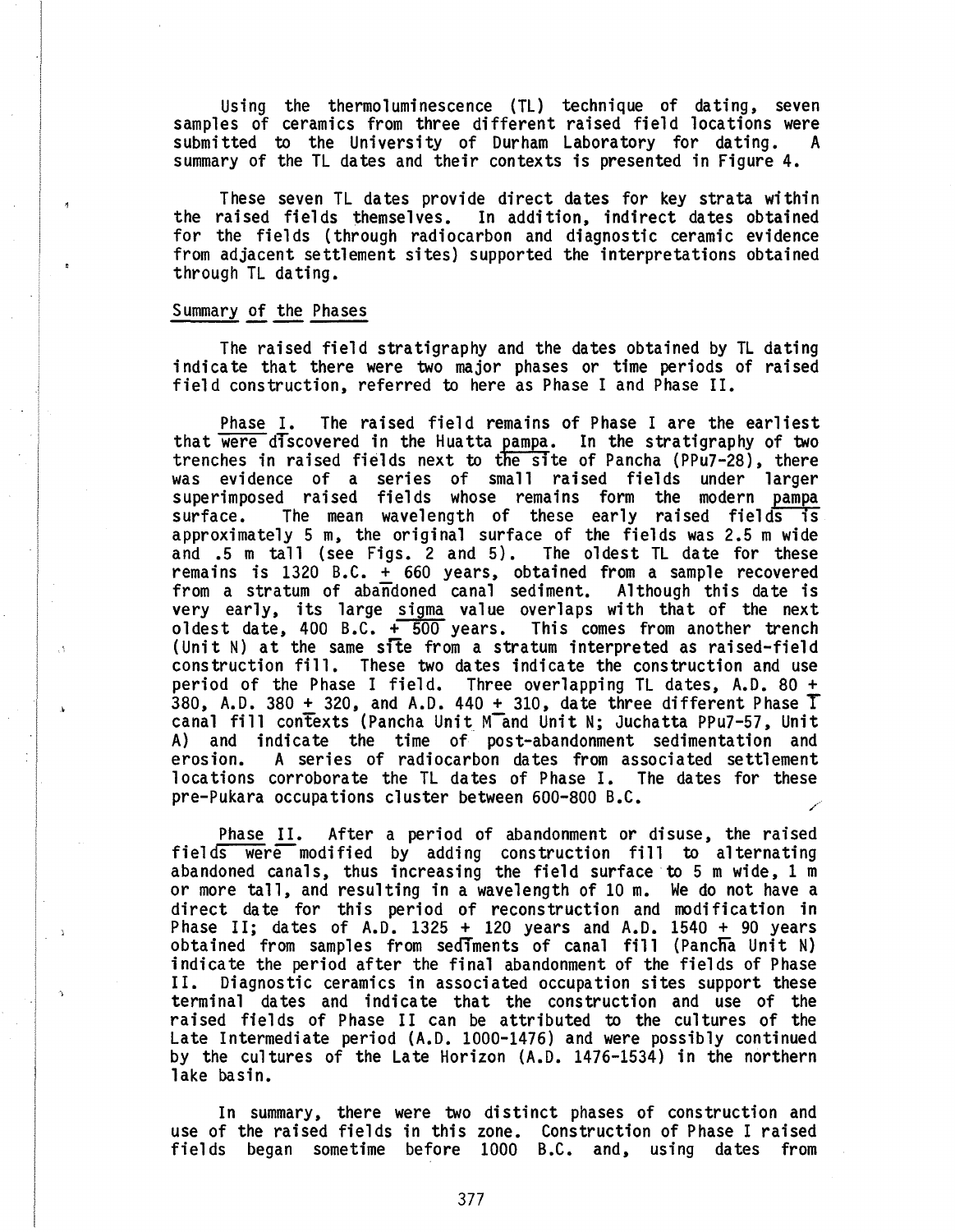

 $\mathbf{I}$ 

 $\epsilon_{\rm{in}}$ 

Thermoluminescence dates and their contexts from excavations in raised fields in the Huatta Figure 4. pampa.

378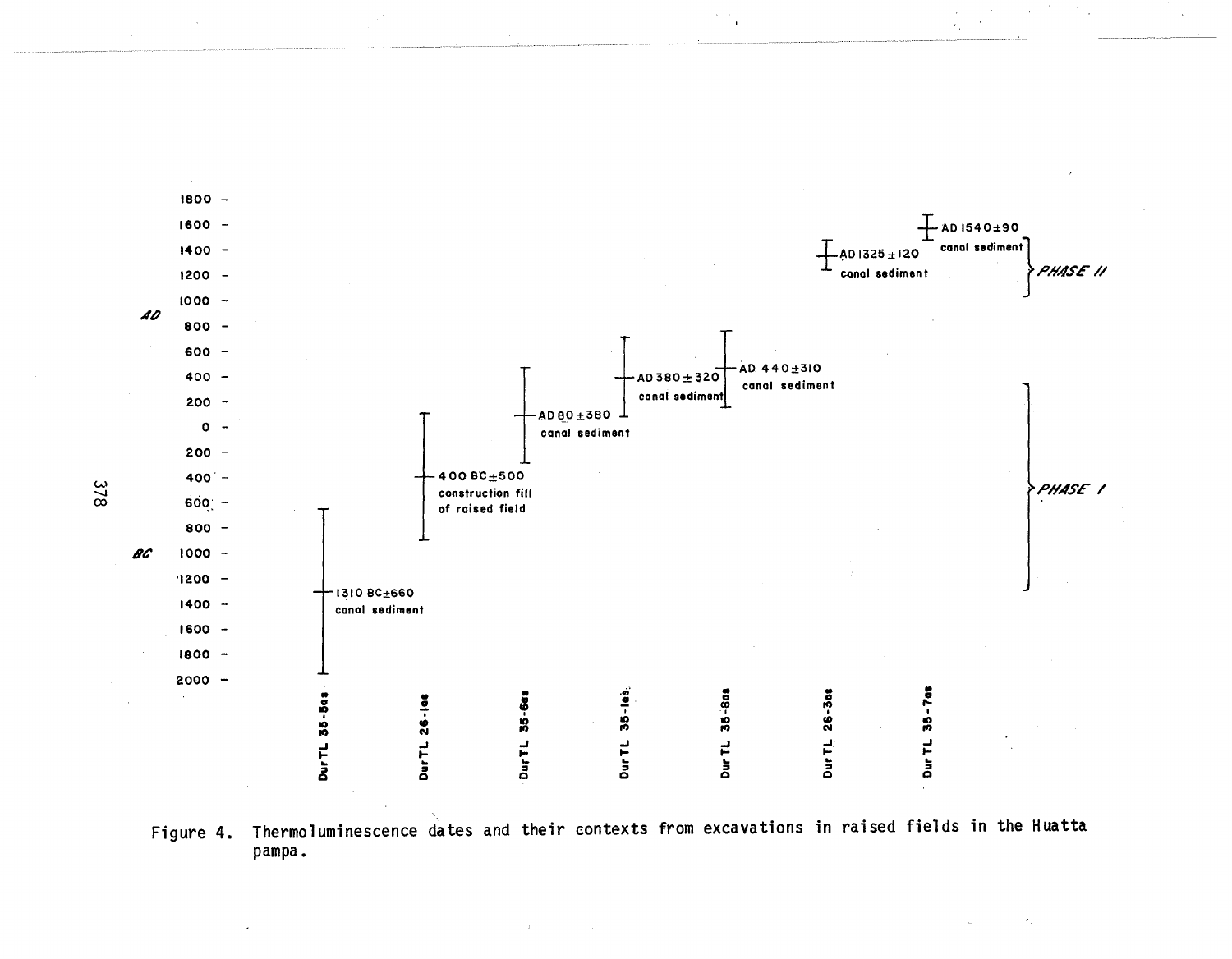

#### BEFORE RAISED FIELD CONSTRUCTION

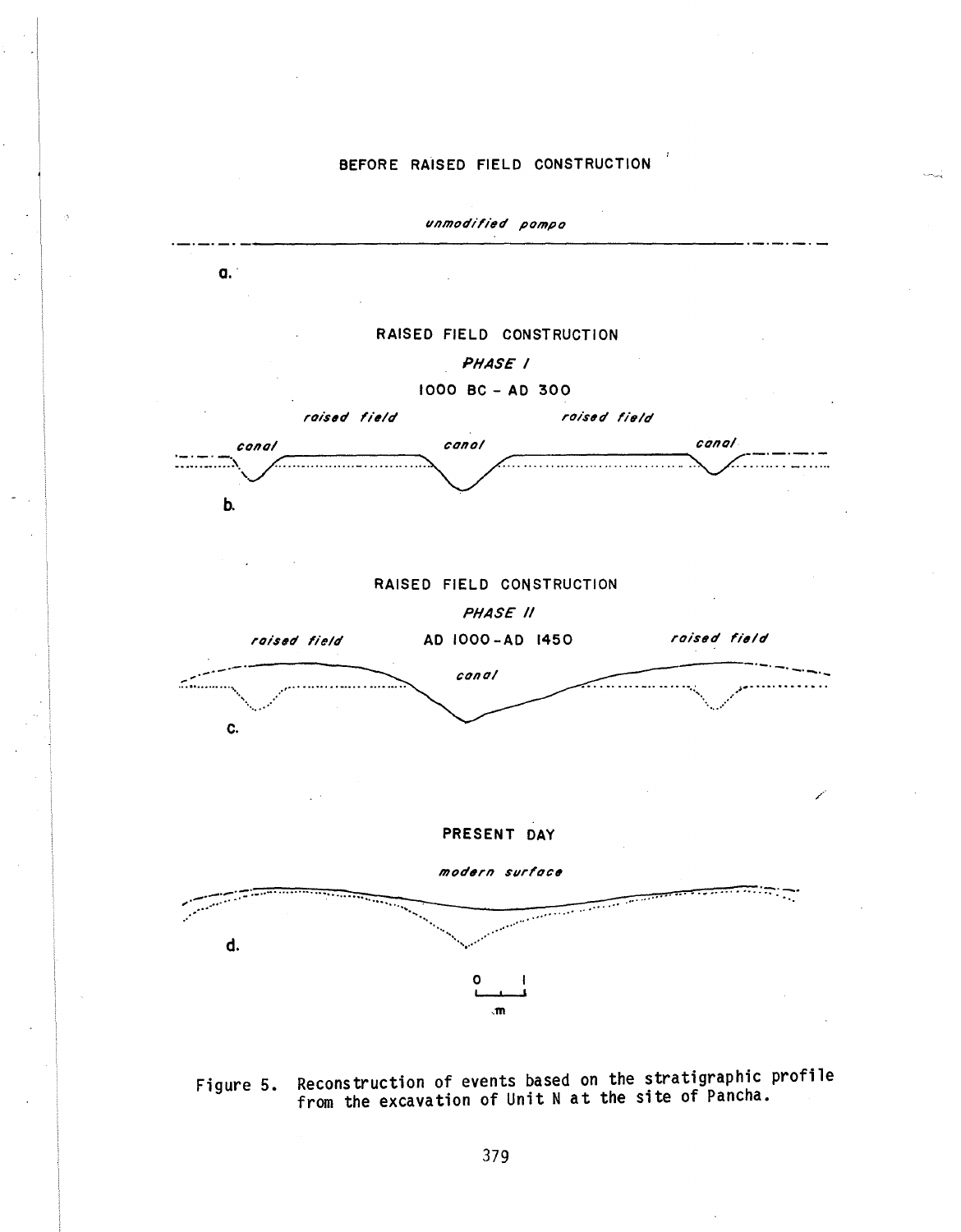associated settlement mounds, appears to have reached a peak around 600-800 B.C.; their abandonment occurred sometime after A.D. 300. The reconstruction and reutilization of these raised fields in Phase II probably began about A.D. 1000 and lasted until the Inca conquest of the lake zone sometime after A.D. 1450.

#### DISCUSSION

Relating the TL dates to what we know about the prehistoric cultures of the zone permit us to interpret the significance of the raised fields in terms of local culture history. The remains of early farming cultures of the altiplano, Qaluyu, Wankarani, and Chiripa, indicate an economic orientation towards the lakeshores and wetland zones. The exploitation of lacustrine resources was probably similar to the economy of the present day lakeshore dwellers, which combines agriculture, fishing, hunting and collecting. Besides increasing the area of arable land around the lakeshore and rivers, the practice of raised-field agriculture would have also expanded the ecozone that favored wetland flora and fauna (Erickson 1986). Construction of the raised fields probably began along the shores of the lake and rivers, expanded throughout the seasonally flooded plains, and later extended into the drier areas of the pampa. The peak in early raised field use during Phase I apparently co1nc1ded with, or perhaps began somewhat earlier than, the rise in importance of the ceremonial center of Pukara in the northern lake basin. The locations of major and minor Pukara settlements on the lake edge suggest an economy based on raised fields and qochas (sunken fields), probably also including andenes (terraces) on hillslopes in close proximity to the lake.

During the period around A.D. 200-300, the southern lake basin culture, Tiwanaku, usurped the power and prestige of Pukara. With the subsequent collapse of Pukara, there is evidence of the abandonment or disuse of the raised fields in Phase I of the pampa of Huatta. We suggest that this abandonment was related to the shift of power from the northern to the southern capital. We can attribute the lack of diagnostic ceramics of the Tiwanaku period in the pampa of Huatta to one of two factors: a major depopulation or migration out of the area, or the continuation of the local non-Tiwanaku ceramic tradition. Alan Kolata (1982, 1986} suggests that the raised fields in Koani Pampa in Bolivia are related to Tiwanaku occupations IV and V, which coincide with the period of abandonment of raised fields in the north. With the collapse of Tiwanaku around A.D. 1000, raised field construction appears to have stopped in the southern basin, and a resurgence of construction of raised fields is seen in the north (Phase II). These raised fields are related to the Lupaca and Qolla ethnic groups. It is highly likely that the final abandonment of these raised fields occurred during the Inca occupation of the Lake Titicaca basin. The Spanish and indigenous chroniclers make no reference to raised-field agriculture, whereas they wrote detailed descriptions of other forms of indigenous Andean agriculture; thus, when the Spanish arrived, the raised fields were probably in disuse. It is suggested that the abandonment that ended Phase II, in addition to that of Phase I, can be attributed to socio-political changes in the Lake Titicaca basin. In other publications, these explanations will be examined in more detail. Here it can only be emphasized that the dates obtained by TL for the beginning of Phase I raised-field use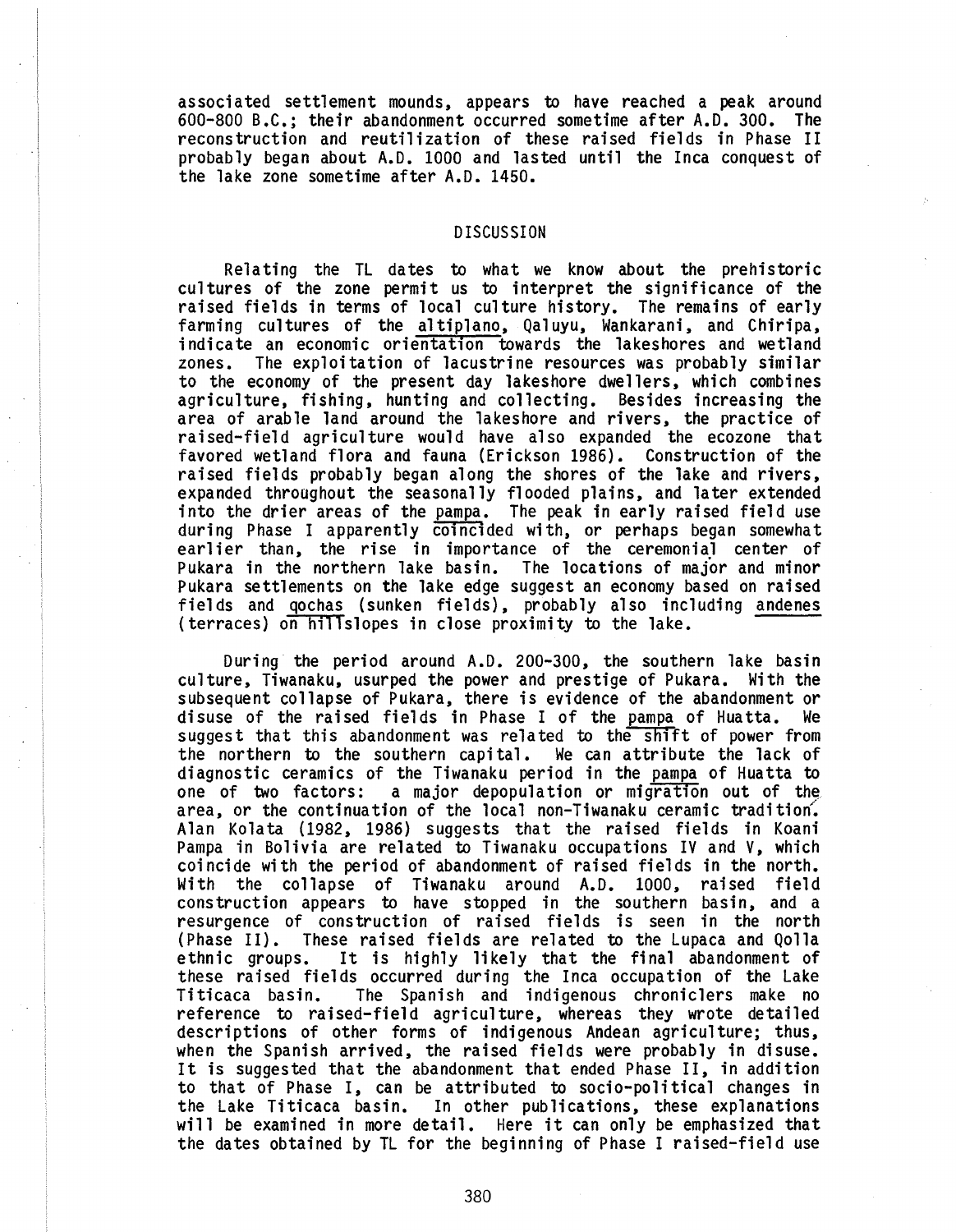correlate closely with the dates, established by other investigators, for early sedentary agricultural communities in the Lake Titicaca basin; and the TL dates for the decline of Phase I raised-field use correspond to those previously determined for the collapse of the Pukara culture.

#### LABOR ORGANIZATION AND INTENSIFICATION IN RAISED-FIELD AGRICULTURE

The direct dates obtained through TL, which indicate a very early use of the raised fields in Phase I, contradict the hypotheses of The attribution of raised fields to late prehistoric cultures is based on the notion that the construction of the system would have required large dense populations with an advanced bureaucratic structure to organize and direct the labor, and that the pressure to develop such an intensive system of agriculture arose from the necessity of feeding this large population (Harrison and Turner 1978; Kolata 1986; Turner and Harrison 1983; Turner and Denevan 1985). Data from the 1981-1983 archaeological investigations and continuing agronomic investigation from 1983 to the present indicate that these ideas are not necessarily relevant to the development of raised-field agriculture in the Lake Titicaca basin.

Discussions of labor input related to the construction and maintenance of raised fields are generally based on the figures derived by Erasmus (1965), Puleston (1977), or non raised-field analogies (see Turner and Denevan 1985; Knapp 1984; Denevan and Mathewson 1983, Mathewson, this vol.), but the results from their experiments can not be directly applied to the construction of raised<br>fields in the Peruvian altiplano. With the chakitaqlla (Andean fields in the Peruvian altiplano. footplow)., an excellent agricultural tool for cutting pampa sod, a single worker can construct  $1 \text{ m}^3$ /hour under ideal soil conditions (Erickson 1985; Garaycochea, this vol.). This figure results from more than 4 years of experimental construction of raised fields in the zone of Huatta. The labor requirements for the construction of raised fields are thus not necessarily as high as previously believed.

Due to the sophistication of the system of raised fields, it has been commonly assumed that some form of centralized administration would have been necessary for field planning and management (Kolata 1982, 1986; Harrison and Turner 1978; Turner and Harrison 1983). Construction and use of raised fields in Huatta have demonstrated the contrary: that small communal groups of 20-40 families can contrary: that small communal groups of 20-40 families can<br>effectively manage this technology; and smaller groups, even this technology; and smaller groups, even individual families, have also been very successful. There is no evidence that a more elaborate socio-political organization than the traditional Andean ayllu (local-level land holding group) is necessary for the construction and maintenance of raised-field systems.

Many investigators, following Boserup (1965), believe that intensive agriculture only developed in response to severe population pressure. Although the raised fields supported a large and dense population, the new dating evidence indicates that the system was developed long before there had been severe problems in supporting a<br>large population. As explained earlier, it seems that the raised As explained earlier, it seems that the raised fields of this zone developed early in order to increase the area of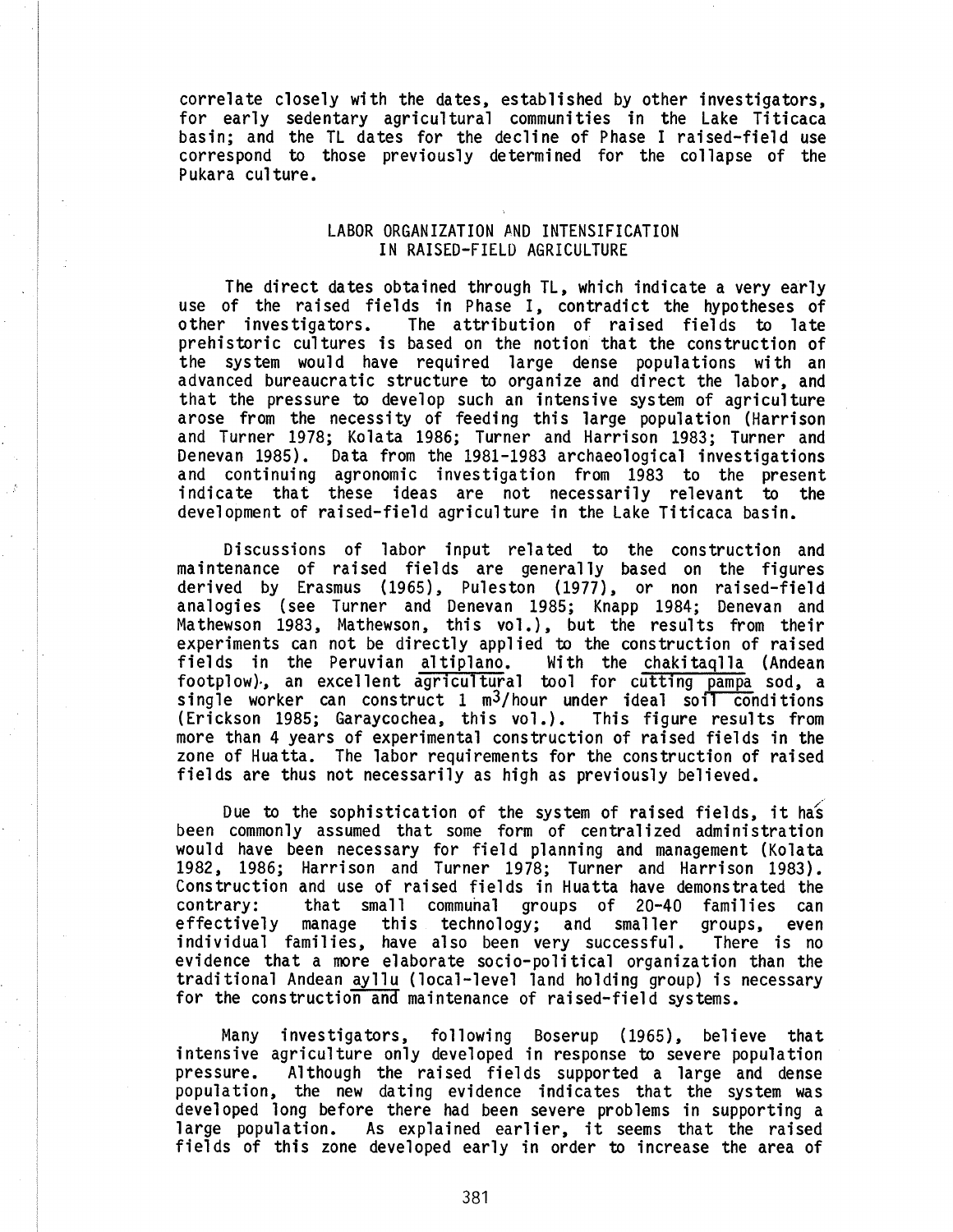prehistorically preferred ecozones, river and lakeshore margins, which today are considered 'marginal' for agriculture (Erickson 1986).

Acknowledgments. I would like to thank the following for their assistance in the archaeological and agronomic fieldwork of the Proyecto Agr{cola de los Campos Elevados: Daniel A. Brinkmeier, Kay L. Candler, Ignacio Garaycochea z., Manuel Garc{a Marquez, the Instituto Nacional de Cultura, and everyone in the Community of Huatta. Editorial assistance was provided by Kay L. Candler and Daniel A. Brinkmeier. Funding for the project came from the National Science Foundation Dissertation Improvement Grant (Donald A. Lathrap, Principal Investigator) and a fellowship from the Social Sciences Research Council. I wish to also thank Ian Bailiff and lain Watson of the University of Durham Thermoluminescence Laboratory, England, for providing the TL dates, and the University of Illinois Graduate College for the funding to date the samples. The author alone is responsible for the contents of this article.

#### REFERENCES CITED

- Boserup, Ester
- 1965. The Conditions of Agricultural Growth. Aldine, Chicago.
- Denevan, William M. and Kent Mathewson
- 1983. Preliminary Results of the Samborondon Raised Field Project, Guayas Basin, Ecuador. In Drained Field Agriculture in  $\text{Central}$  and South America, edited by J. P. Darch, pp. 167-181. - British Archaeological Reports, International Series 189, Oxford.
- Denevan, William M. and B. L. Turner II
	- 1974. Forms, Functions, and Associations of Raised Fields in the Old World Tropics. Journal of Tropical Geography 39:24-33.
- Erasmus, Charles J.
	- 1965. Monument Building: Some Field Experiments. South-western Journal of Anthropology 21(4):277-301.

*/* 

Erickson, Clark L.

- 1984. Putting Ancient Andean Agriculture Back to Work. Manuscript, in possession of author.
- 1985. Applications of Prehistoric Andean Technology: Experiments in Raised Field Agriculture, Huatta, Lake Titicaca; 1981-82. In Prehistoric Intensive Agriculture in the Tropics, edited by I. S. Farrington, pp. 209-232. British Archaeological Reports, International Series 232, Oxford.
- 1986. Agricultura en camellones en la cuenca del Lago Titicaca: Aspectos técnicos y su futuro. In Andenes y camellones en el Perú andino: Historia presente y futuro, edited by Carlos de Ta Torre and Manuel Burga, pp. 331-350. Consejo Nacional de Ciencia y Tecnología, Lima.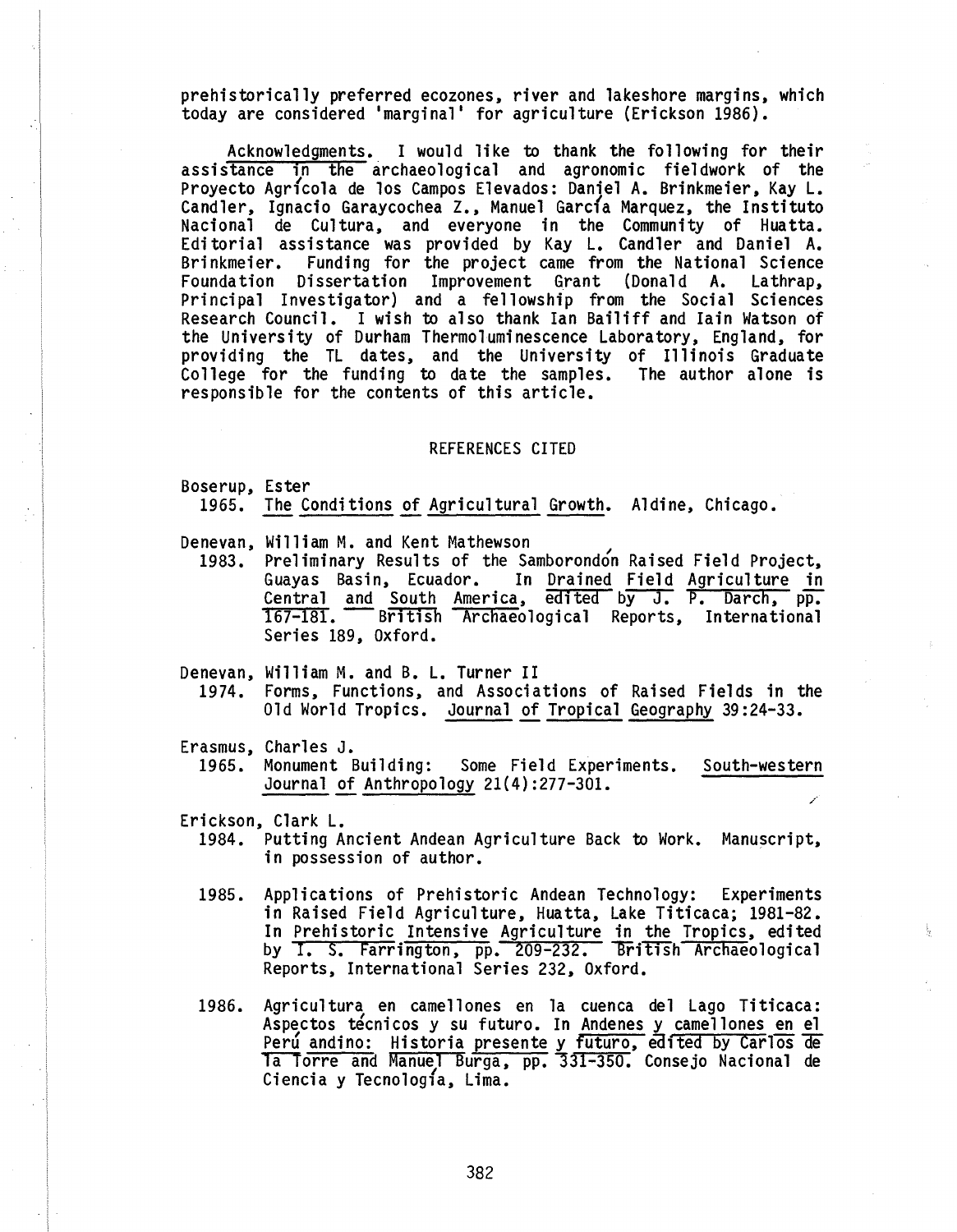Garaycochea, Ignacio

- 1984. Huatta: Al rescate de los camellones. Hojas Escritas 2:44-46.
- 1986. Potencial agrícola de los camellones en el altiplano puneño. In Andenes y camellones en el Perú andino: Historia presente y futuro, edited by Carlos de la Torre y Manuel Burga, pp. 241-251. Consejo Nacional de Ciencia y Tecnolog{a, Lima.

Harrison, P. D. and B. L. Turner II (editors)<br>1978. Prehispanic Maya Agriculture. University of New Mexico 1978. Prehispanic Maya Agriculture. Press, Albuquerque.

Knapp, Gregory

- 1984. Soil, Slope, and Water in the Equatorial Andes: A Study of prehistoric Agricultural Adaptation. Ph.D. Dissertation, Department of Geography, Un1Vers1ty of Wisconsin, Madison. University Microfilms, Ann Arbor.
- Kolata, Alan L.
- 1982. Tiwanaku: Portrait of an Andean Civilization. Field Museum of Natural History Bulletin 53(8): 13-18, 23-28.
	- 1986. The Agricultural Foundations of the Tiwanaku State: A View from the Heartland. American Antiquity 51:748-762.
- Lennon, Thomas J.

ŧ

1982. Raised Fields of Lake Titicaca, Peru: A Prehispanic Water Management System. Ph.D. Dissertation, Department of Anthropology, University of Colorado, Boulder.

- Monheim, Felix .<br>1963. Contribución a la climatología e hidrología de la cuenca del Titicaca. Universidad Nacional Tecnica del Altiplano, Puno.
- Morlon, Pierre
	- 1979. Apuntes sobre el problema agronómico de las heladas, aspecto meteorologico. In Estudio agroclimatologico de la cuenca del<br>Lago Titicaca, No. 2. Convenio Perú-Canada, Puno.

ONERN-CORPUNO

1965. Programa de Inventario y Evaluación de los Recursos Naturales del Departamento de Puno. Oficina Nacional de Evaluación de ReCursos NaturaleS, L1ma.

Puleston, Dennis

1977. Experiments in Prehistoric Raised Field Agriculture: Learning From the Past. Journal of Belizean Affairs 5:36-43.

Smith, Clifford T., W. M. Denevan, and R. Hamilton

1968. Ancient Ridged Fields in the Region of Lake Titicaca. Geographical Review 134:353-367.